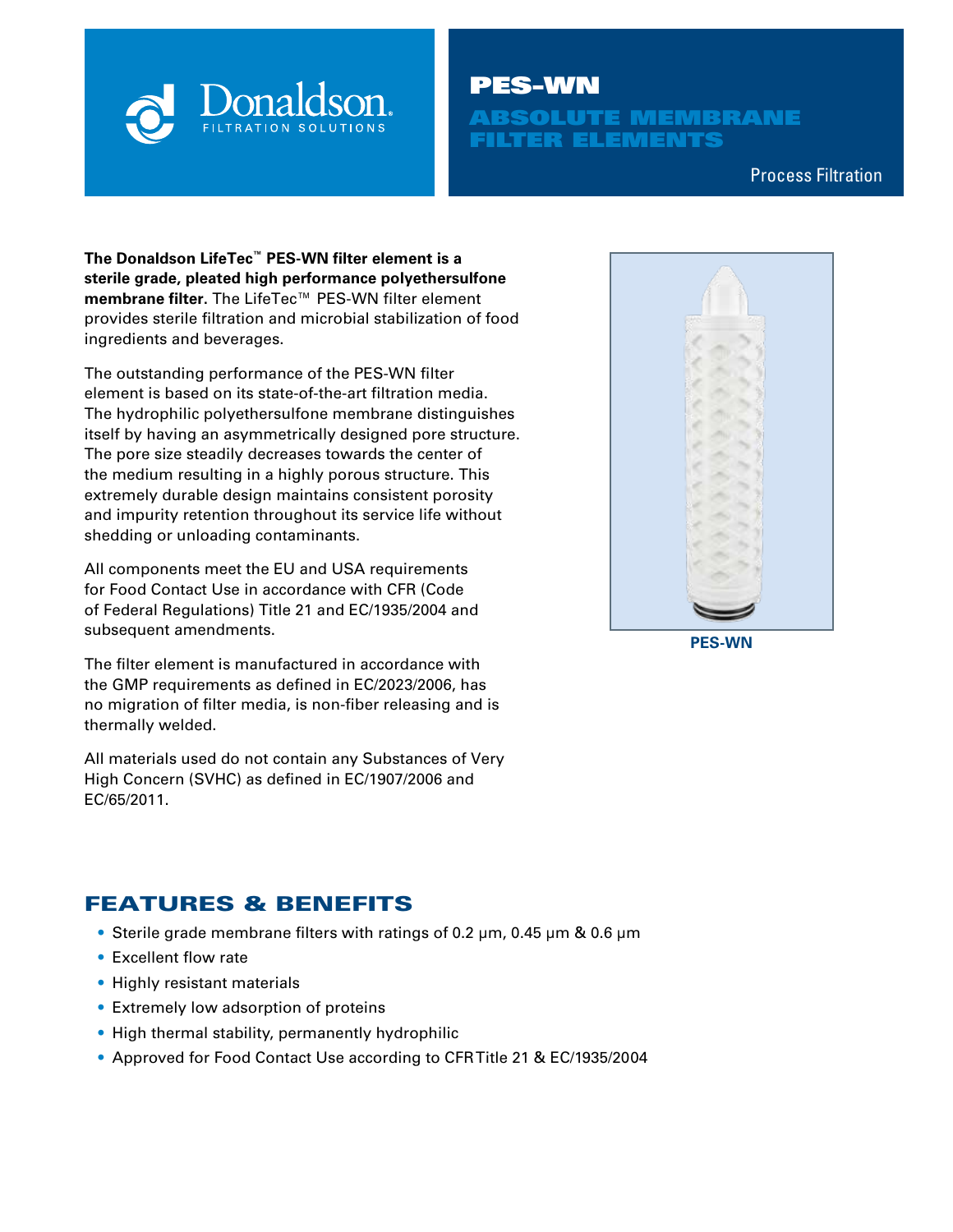### INDUSTRIES AND APPLICATIONS

| <b>INDUSTRIES</b>    |       | <b>CLARIFICATION &amp; STERILIZATION</b> |                      |                     |                            |
|----------------------|-------|------------------------------------------|----------------------|---------------------|----------------------------|
| <b>Bottled Water</b> | Dairy | <b>Beer</b>                              | <b>Bottled Water</b> | <b>Spring Water</b> | <b>Alcoholic Beverages</b> |
| <b>Soft Drinks</b>   | Juice | <b>Distilled Spirits</b>                 | <b>Mineral Water</b> | Ingredient Water    |                            |

## SPECIFICATIONS

#### **QUALITY TEST**

All products have been inspected and released by Quality Assurance as having met the following requirements:

- All 10" sterile filter modules are integrity tested to verify compliance with established quality and design specifications and to assure consistent and reliable performance.
- The traceability of each filter element according to EC/1935/2004 is provided by serial number.
- All PES-WN filter elements are completely staged, assembled, tested and packaged in Class 7 clean room facility, whose Quality Management System is approved by an accredited registering body to the appropriate ISO 9001 Quality Systems Standard.

#### **MATERIAL COMPLIANCE USA**

All components of the PES-WN filter element are FDA listed for food contact use in the Code of Federal Regulations (CFR), Title 21:

| <b>MATERIALS</b>          |                        | <b>CFR TITLE 21</b> |
|---------------------------|------------------------|---------------------|
| <b>Membrane</b>           | Polyethersulfone       | 177.2240            |
| <b>Upstream Support</b>   | Polypropylene          | 177.1520            |
| <b>Downstream Support</b> | Polypropylene          | 177.1520            |
| <b>Outer Guard</b>        | Polypropylene          | 177.1520            |
| Core                      | Polypropylene          | 177.1520            |
| <b>End Caps</b>           | Polypropylene          | 177.1520            |
| 0-Rings                   | <b>EPDM</b>            | 177.2600            |
|                           | <b>Silicone</b>        | 177.2600            |
| <b>Sealing Method</b>     | <b>Thermal Bonding</b> |                     |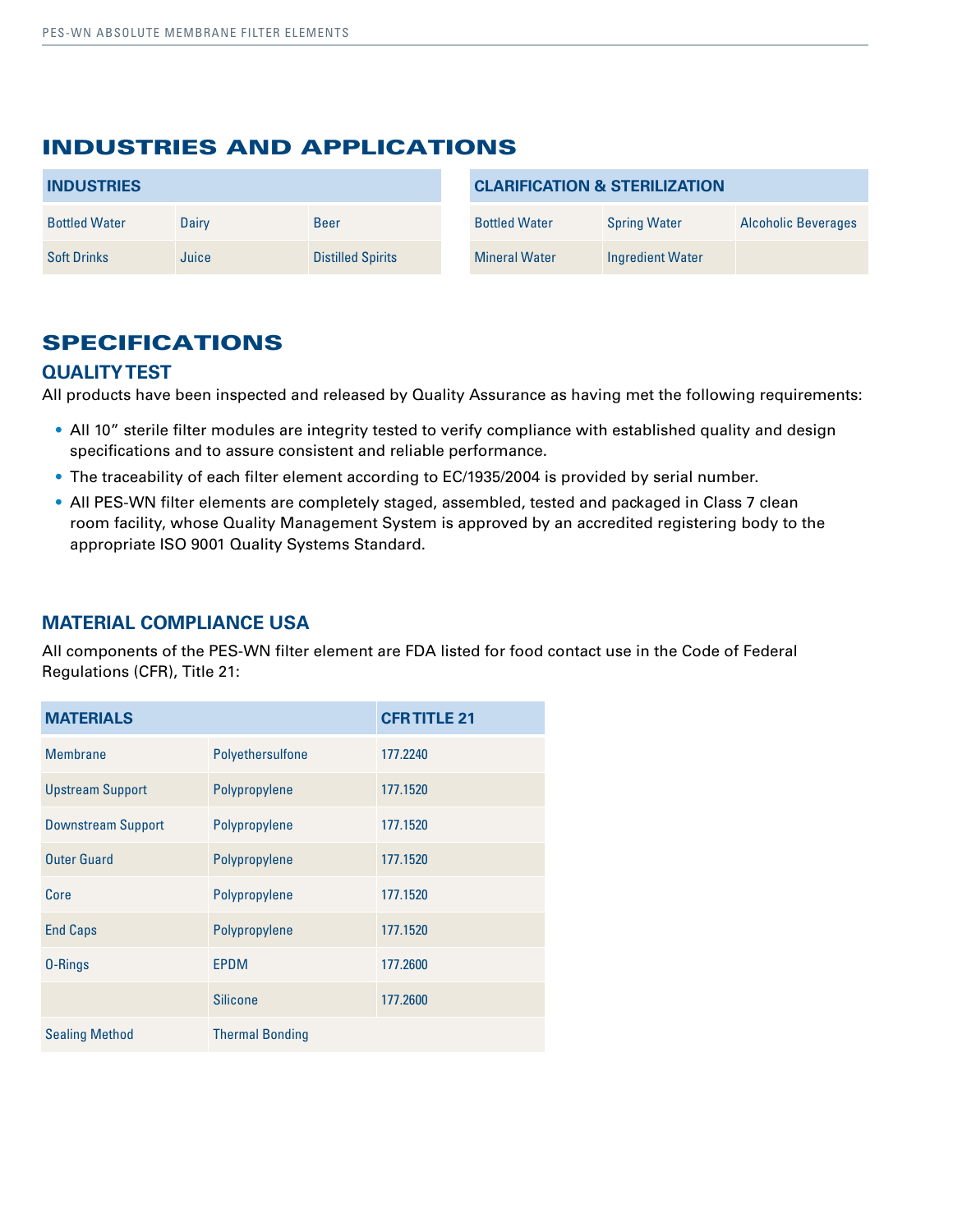#### **MATERIAL COMPLIANCE EU**

The PES-WN filter element meets the guideline for Food Contact Use as given in European Regulation (EC) Number 1935/2004. All polymeric components (polypropylene, polyethersulfone, EPDM) meet the requirements of EU Directive EC/10/2011 relating to plastic materials and articles intended to come into contact with foodstuffs. Migration tests have been carried out in simulants (B, D1) after flushing or in flow conditions.

All materials used do not contain any Substances of Very High Concern (SVHC) as defined in EC/1907/2006 (REACH Guideline) and EC/65/2011 (RoHS Guideline) and are free of any latex-based components. Furthermore the materials do not contain any Animal Derived Ingredient (ADI-free) and thus bear no risk of transmitting TSE and BSE.

| <b>BACTERIA RETENTION RATES (ACCORDING TO HIMA CHALLENGE PER ASTM)</b>                                           |                                                                                     |                              |  |  |  |
|------------------------------------------------------------------------------------------------------------------|-------------------------------------------------------------------------------------|------------------------------|--|--|--|
| <b>Filter Grade</b>                                                                                              | Microorganism                                                                       | LRV/cm <sup>2</sup>          |  |  |  |
| PES-WN 0.6 µm                                                                                                    | Saccharomyces cerevisiae                                                            | >7                           |  |  |  |
|                                                                                                                  | Saccharomyces cerevisiae                                                            | >7                           |  |  |  |
| PES-WN 0.45 µm                                                                                                   | <b>Serratia Marcescens</b>                                                          | >7                           |  |  |  |
|                                                                                                                  | Saccharomyces cerevisiae                                                            | >7                           |  |  |  |
| PES-WN 0.2 µm                                                                                                    | <b>Serratia Marcescens</b>                                                          | >7                           |  |  |  |
|                                                                                                                  | Brevundimonas diminuta<br>>7                                                        |                              |  |  |  |
|                                                                                                                  |                                                                                     |                              |  |  |  |
| <b>Filter Grade</b>                                                                                              | 0.2 $\mu$ m, 0.45 $\mu$ m, 0.6 $\mu$ m (Retention Rates LRV >/= 7 cm <sup>2</sup> ) |                              |  |  |  |
| <b>Filtration Surface</b>                                                                                        | $0.77$ m <sup>2</sup> per 250 mm element (10")                                      |                              |  |  |  |
|                                                                                                                  | <b>Operating Temperature</b>                                                        | <b>Differential Pressure</b> |  |  |  |
| <b>Maximum Differential Pressure</b>                                                                             | $100^{\circ}$ F                                                                     | 80 psi                       |  |  |  |
|                                                                                                                  | $150^{\circ}$ F                                                                     | 60 psi                       |  |  |  |
|                                                                                                                  | $180^{\circ}F$                                                                      | 30 psi                       |  |  |  |
| <b>Cumulative Steaming Time*</b><br>249.8°F - 257°F (30 minutes) Saturated Steam (Forward Flow) up to 100 cycles |                                                                                     |                              |  |  |  |

#### **INTEGRITY TESTING**

\* Figures are based on lab tests to evaluate steaming resistance. Filter elements need to be checked in actual use. Contact Donaldson for recommended Autoclaving/Steaming procedures.



| Filter<br>Grade | <b>Minimum</b><br><b>Bubble Point</b> | <b>Maximum</b><br><b>Diffusion Values</b> |
|-----------------|---------------------------------------|-------------------------------------------|
| $0.6 \mu m$     | 18 psi                                | 20 ml/min @ 10 psi                        |
| $0.45 \mu m$    | 32 psi                                | 30 ml/min @ 25 psi                        |
| $0.2 \mu m$     | 44 psi                                | 35 ml/min @ 35 psi                        |

Integrity test to be done by Bubble Point or Forward Flow Test. For information on test equipment or test services, please contact your Donaldson Sales Engineer and visit our website at www.donaldsonprocessfilters.com.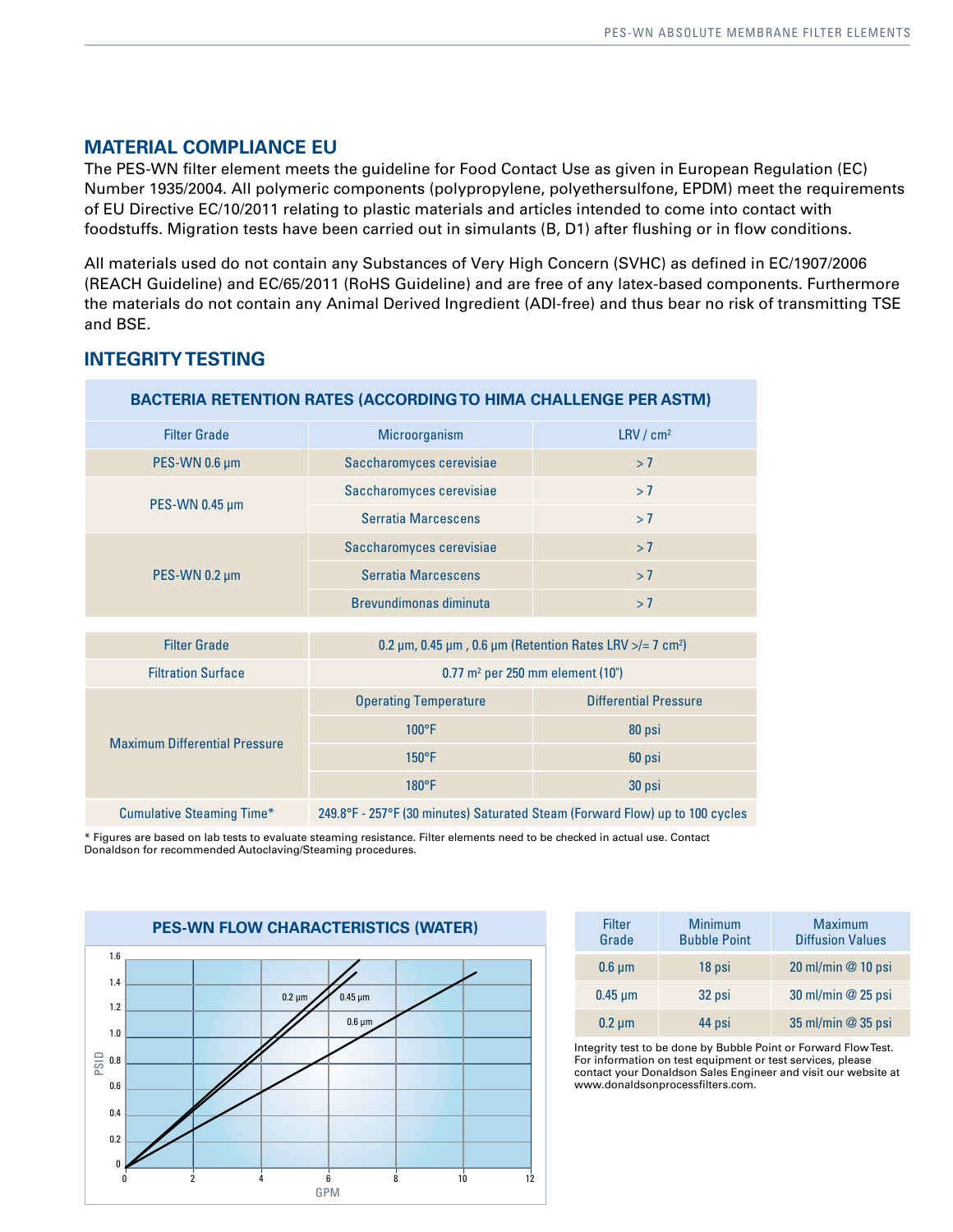#### DIMENSIONS



| <b>CODE 2 Connection</b> |                 |      |     |  |
|--------------------------|-----------------|------|-----|--|
| <b>Filter Size</b>       | Dimensions (in) |      |     |  |
|                          | a               |      | c   |  |
| 10"                      | 10.0            | 10.8 | 2.2 |  |
| 20"                      | 19.5            | 20.3 | 2.2 |  |
| 30"                      | 29.0            | 29.8 | 2.2 |  |
|                          | 38.5            | 39.4 | 22  |  |

Code 2: 2 x 226 O-Rings, bayonet 2 locking tabs, flat end cap, integrated reinforcement ring



| <b>CODE 3 Connection</b> |                 |      |     |  |
|--------------------------|-----------------|------|-----|--|
| <b>Filter Size</b>       | Dimensions (in) |      |     |  |
|                          | a               |      | c   |  |
| 10"                      | 10.1            | 10.7 | 1.7 |  |
| 20"                      | 19.6            | 20.2 | 1.7 |  |
| 30"                      | 29.1            | 29.7 | 1.7 |  |
|                          | 38.7            | 39.3 | 17  |  |

Code 3: 2 x 222 O-Rings, plug connection, flat end cap, integrated reinforcement ring

| <b>CODE 7 Connection</b> |                 |      |     |  |
|--------------------------|-----------------|------|-----|--|
|                          | Dimensions (in) |      |     |  |
| <b>Filter Size</b>       | a               |      | c   |  |
| 10"                      | 9.9             | 12.4 | 2.2 |  |
| 20"                      | 19.4            | 21.9 | 2.2 |  |
| 30"                      | 28.9            | 31.5 | 2.2 |  |
|                          | 38.5            | 41.0 | 2.2 |  |

Code 7: 2 x 226 O-Rings, bayonet 2 locking tabs, locating fin, integrated reinforcement ring

| <b>CODE 8 Connection</b> |                 |      |     |  |
|--------------------------|-----------------|------|-----|--|
| <b>Filter Size</b>       | Dimensions (in) |      |     |  |
|                          | a               | h    | C   |  |
| 10"                      | 10.0            | 12.2 | 1.7 |  |
| 20"                      | 19.5            | 21.8 | 1.7 |  |
| 30"                      | 29.1            | 31.3 | 1.7 |  |
|                          | 38.6            | 40.8 | 17  |  |

Code 8: 2 x 222 O-Rings, plug connection, locating fin, integrated reinforcement ring